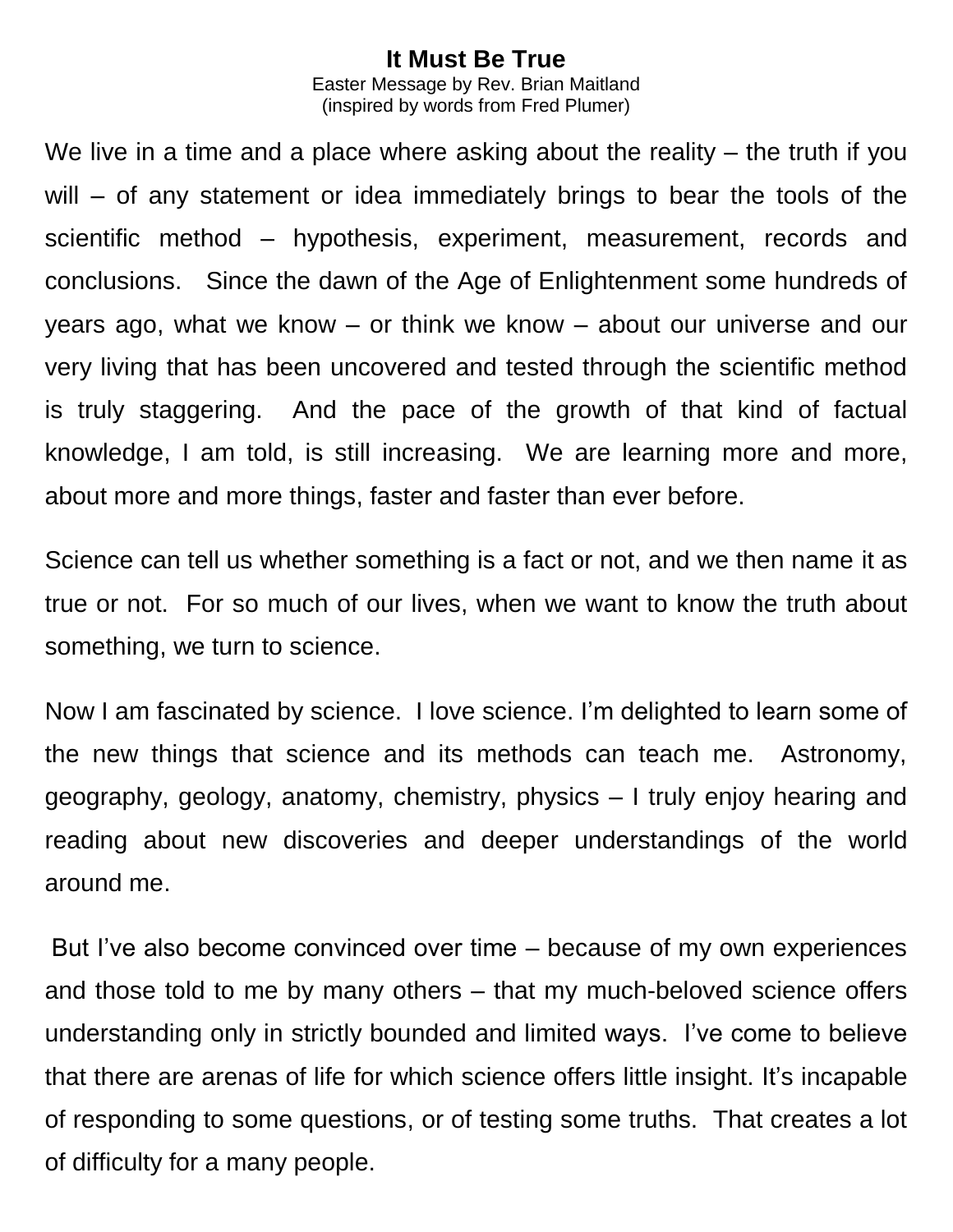First, people have become so used to a basic worldview where scientificallytested facts are deemed "true", that they have forgotten the deep insight nestled within our very being – that other dimensions of truth exist too. So people forget that fact – as known through science – does not cover the whole breadth of truth. In a related way, people have forgotten that the scientific method simply offers the wrong tools to name or even express some of that broader dimension of truth.

I'm not setting up a conflict between science and religion, or science and faith. That's an utterly false and meaningless opposition between realms of existence – ways of knowing, if you will – that are **not** actually opposites at all. They are just different, like water and air are different, and tools to work with water often aren't very useful when you want to work with air. Just as air and water are different but not opposite – so is it with science and faith.

What do I do then, when someone comes to me and asks, "So Brian – the Easter story  $-$  is it true?"

Science will never tell me the answer to that question. The question comes out of the wrong dimension of life for that. But that doesn't let me off the hook. The question remains.

My answer is simple. It doesn't carry the same qualities as an answer from the dimension of science. My answer is, "It must be true. For all of us to be here today, for this church or any church to be what it is today, for people of faith to continue to do the amazing things they do, then Easter must be true!"

2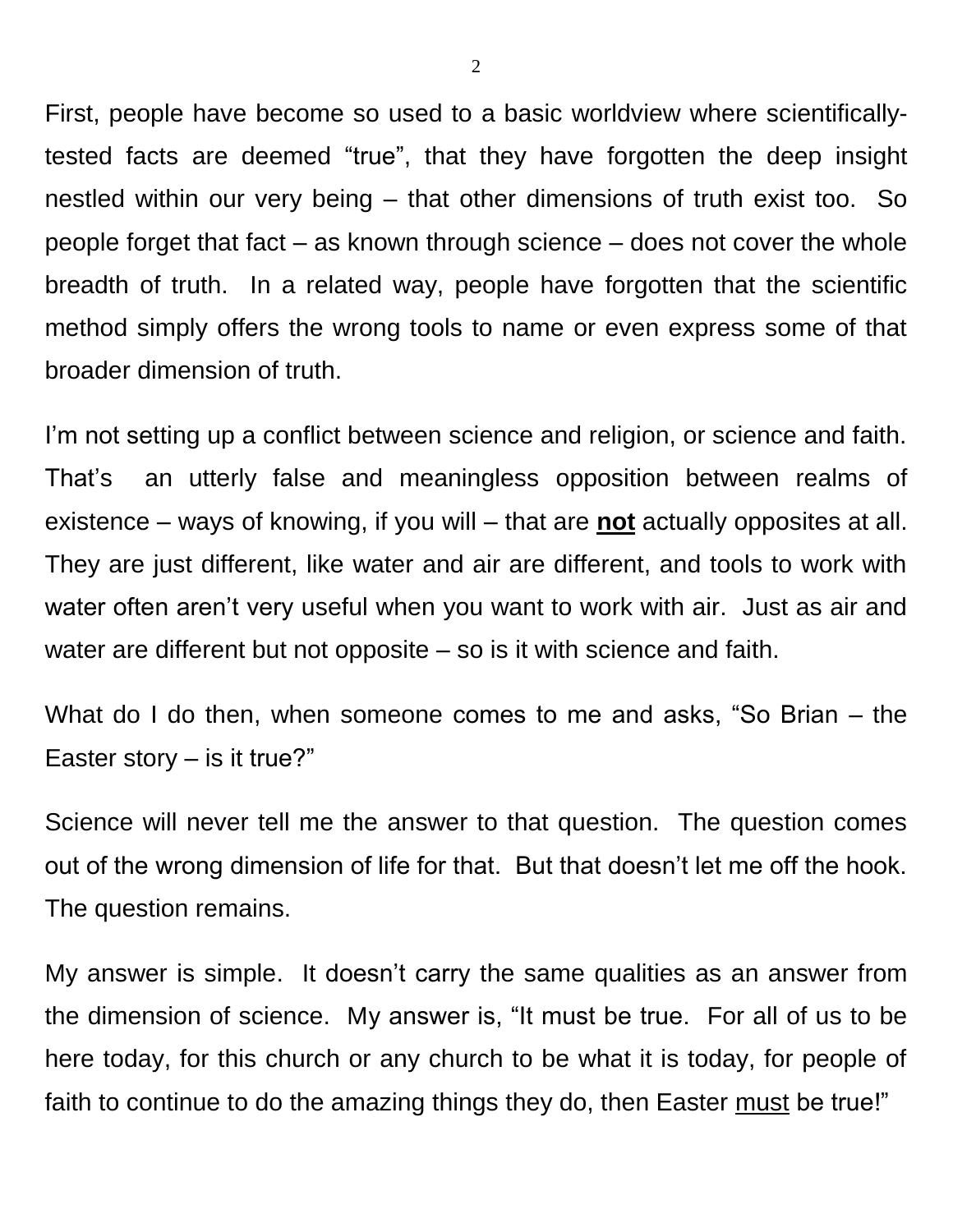In saying that, I may not be saying what you might think. I'm not talking at all about the FACTS of the Easter story – it's details and its historicity and its verifiability and its provability. I'm not talking about the trial and the crucifixion and the tomb and the angels and the rolled-away stone and the resurrection appearances of Jesus, as we hear in the Gospel stories and in Christian tradition down through the centuries.

In truth, I have become convinced that the physical resurrection is one example of early Christian midrash – where tellers of the story filled in the blanks and gaps and missing details in the earliest Jesus-stories that were circulating soon after his death, and even before. Building understanding for the holy story through midrash was a time-honoured Jewish practice, and it only made sense to continue that practice into the emerging Christian community too. Even Paul speaks very clearly to those who might otherwise believe in physical resurrection, when he writes in 1 Corinthians 15:44 "of course the resurrection was spiritual. What goes into the ground is physical. What comes out is spiritual."

If this is so  $-$  if the physical resurrection itself is Midrash or mythology  $-$  then does it make the Easter story – or at least that part of the story – false? Not at all. Powerful carriers of truth do not always rest completely on fact.

There's that problem again – within our science-dominated way of life, we presume we should equate truth with fact. But facts – those notions verifiable by scientific methods – only contribute SOME of the world's truth. Gospel and Midrash and mythology and legend and folk-story – and faith – are all about some of the REST of the truth, a truth that lies outside the realm of science.

3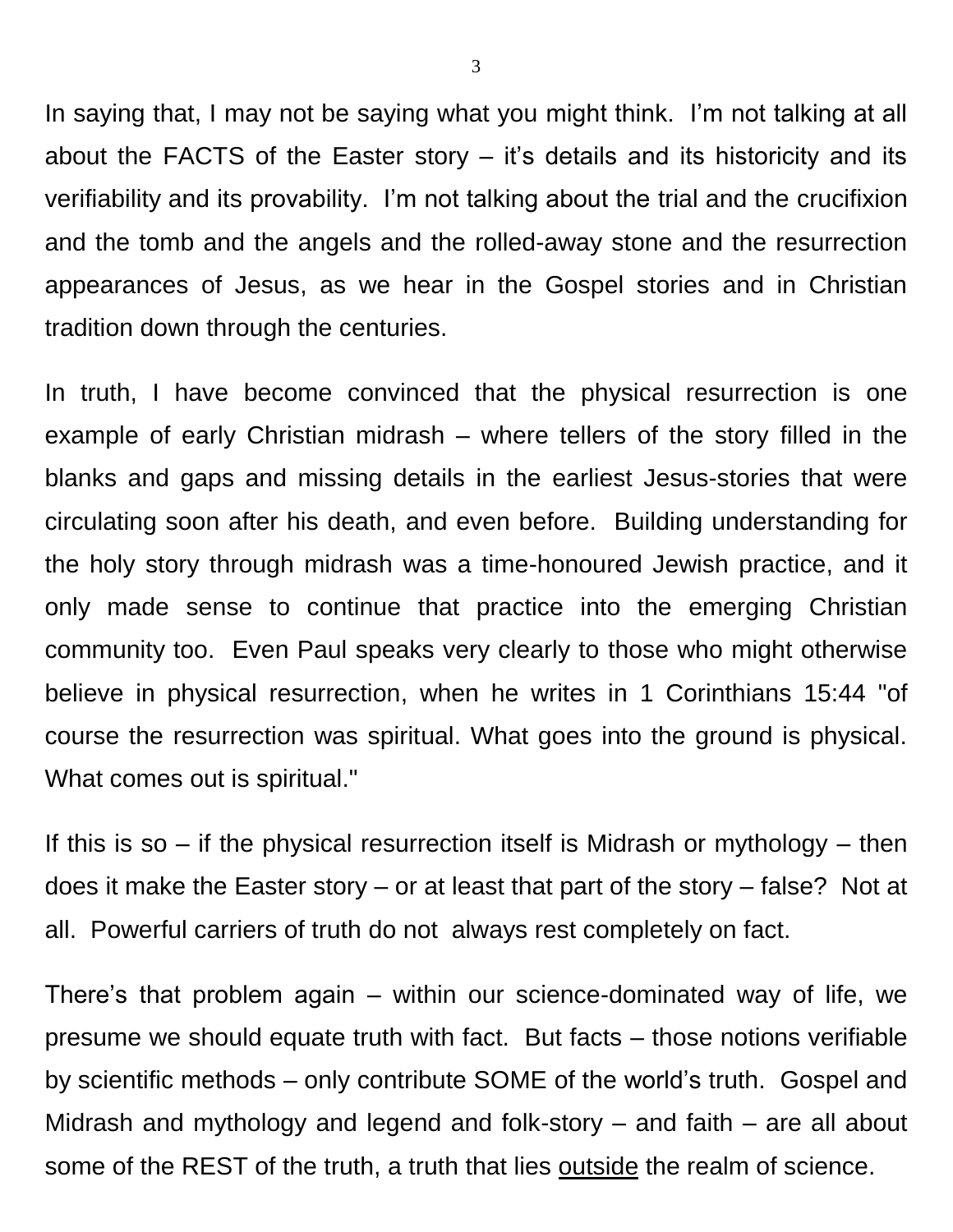So let me tell you some of those TRUTHS of the Easter story.

What is true is that is that anyone can experience the Kingdom of Heaven or the Realm of God if they are willing to behave and see the world a certain way. And if that has ever been one of your experiences, you don't want to live any other way.

What is true is that, for his first followers, and for us, Jesus couldn't do it for them or us. **We** have to walk the path. **We** have to learn live the way he invited people to live, to think that way and to be that way. **We** have to know and see and feel our world touched with  $-$  filled with  $-$  the Spirit's holiness. **We** have to figure out how to live in this problematic, inconvenient, countercultural, death-defying way that is the way of Jesus' whole life.

What is true is that when we learn to take responsibility for our actions, to make amends for harm we have caused, to change what we have to change so it won't happen again, then our lives – and the lives of a lot of people around us – will be different. We'll begin to live more in tune with the Ultimate Unity that we code-name GOD – and with all creation. We'll live into a fullness and a freedom than we could never imagine without that touch – that experience – that glimpse – of the realm of Heaven.

What is true is that if we begin to understand our reality as having a unifying Spirit that joins and connects every person and everything, then it becomes immediately clear that all we do, every action we take, every mistake that we make becomes a new opportunity to build and re-build connection. That's a lesson we've always needed to learn – and one we most likely need to keep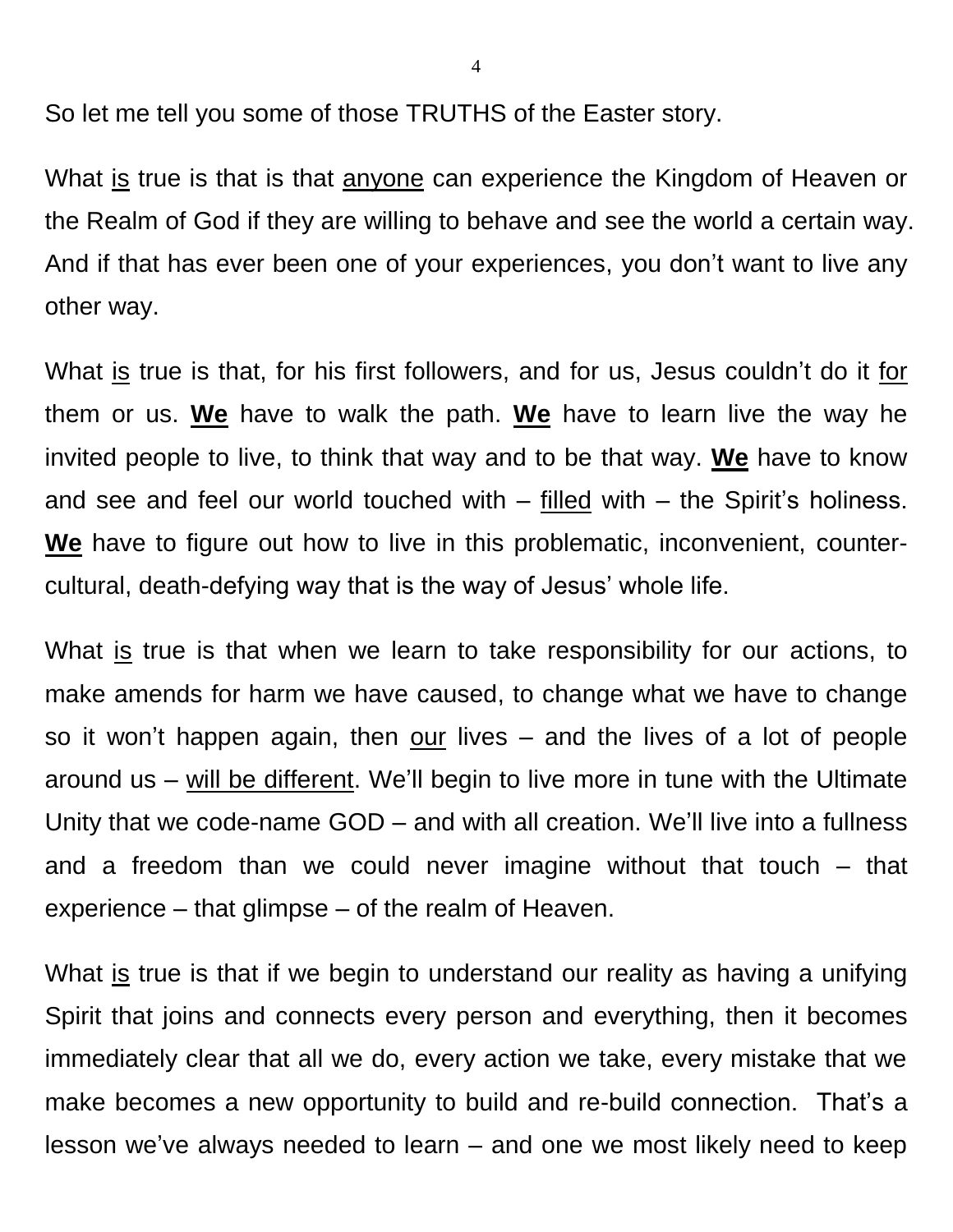learning – again and again and again. And if we learn from such lessons, life becomes richer and fuller and more than we can imagine.

What is true is that if we want to stop feeling lonely, if we want to stop feeling weak, if we want to discover that holy realm of which Jesus spoke here  $-$  in our time and place – around us – even **in** us – then we have to learn how to stop judging others. The fundamental equality –the essential goodness and blessedness – of people in **EVERY** important way – is right at the core of our faith.

What is true is that learning to forgive others – and forgive ourselves – is a giant step toward freedom. The biggest gift we can give ourselves is to recognize the weight that we're carrying – the weight of all the anger and hatred and bitterness toward those who we believe have hurt us – and then to get it off our own backs by letting go of it just enough to discover we don't really need it after all. That's forgiveness – a truth from right at the heart of the Easter story.

What is true is the need to love with the utter extravagance of divine love. We have people so much like us we want to  $-$  and do  $-$  call them friends and neighbours. And we have those at so great a social and emotional distance from us we want to – and do – call them enemies. When we can take them all, and love them all, just the way we want to be loved, then the world-spanning transformation toward the Realm of Heaven begins to unfold.

What is true is that when we reach out in compassion to someone who needs us, or can learn from us, or from whom we can learn, or can be healed by us,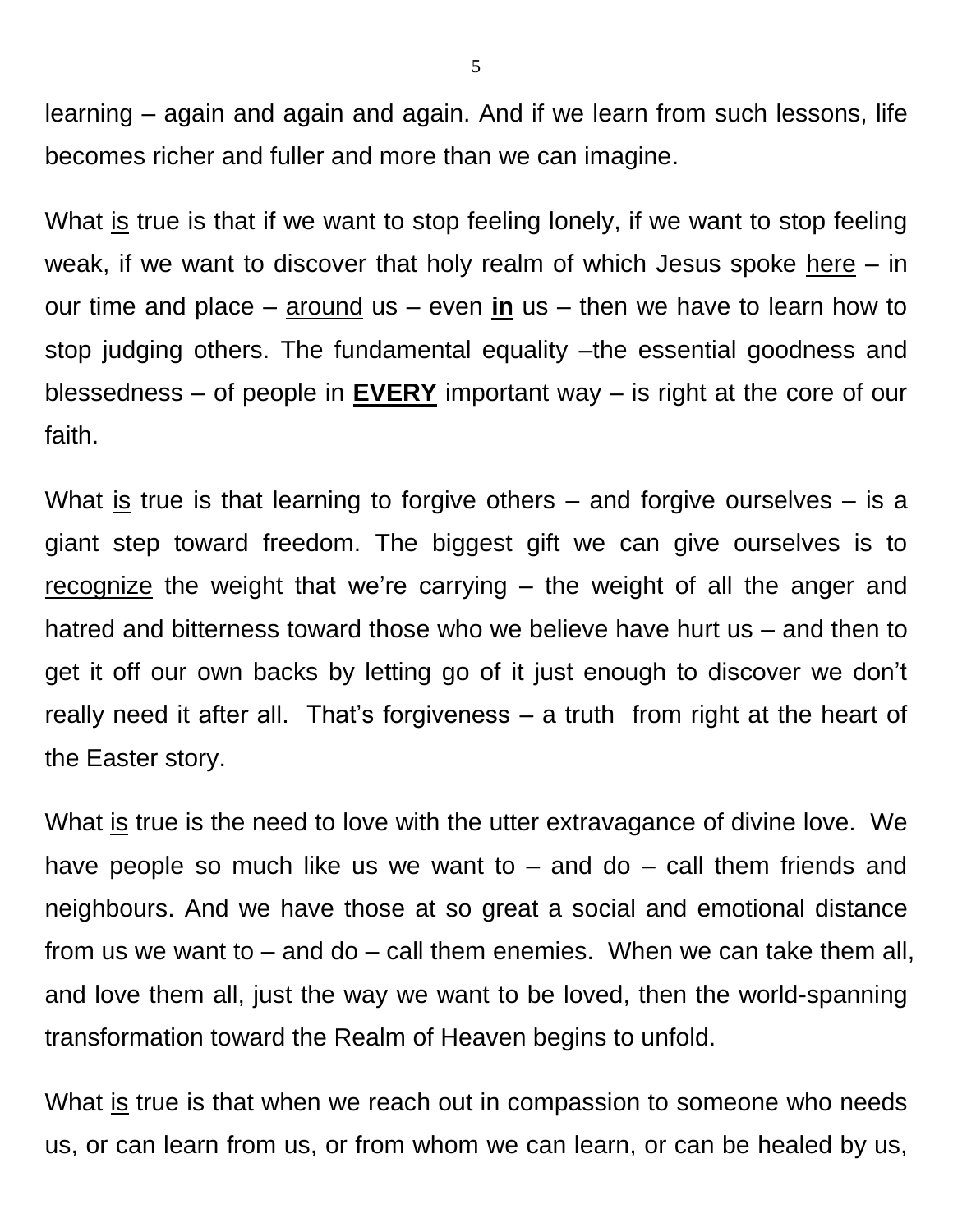or through whom we can be healed, then we discover the truth that at some level we really are one. And we are never really alone.

What is true is that Jesus taught that life is a gift  $-$  a chance to step onto the pathway of full humanity – and fuller reality. When we come to see our own lives – and those of every other person – as a gift, then every life takes on new meaning. Our death – any death – can have no ultimate sway over that truth.

Jesus didn't do much for us through his death. What he did for us, he did through his life. The message of his life was so powerful that it ultimately became a parable itself, told and retold. So powerful was his life's parable, that even after he died, his closest friends found the story giving them hope and trust and strength and insight and wisdom and courage and the will to tell it to others. They believed him when they remembered his direction to "go and do likewise."

Now it's up to us. We still have this same story  $-$  this same parable  $-$  with which we grapple and struggle, and which speaks deeply into our souls. We're called to live it – to live the same kind of risk he chose, in a world that often still doesn't understand.

We're called to look inside our spirits and see truth that lies there, to look at others and see their truth too, and to recognize in ourselves and each other the same truth that fills the parable and story and Midrash and reality of Jesus' life. That reality hasn't changed. That reality remains alive in its truth.